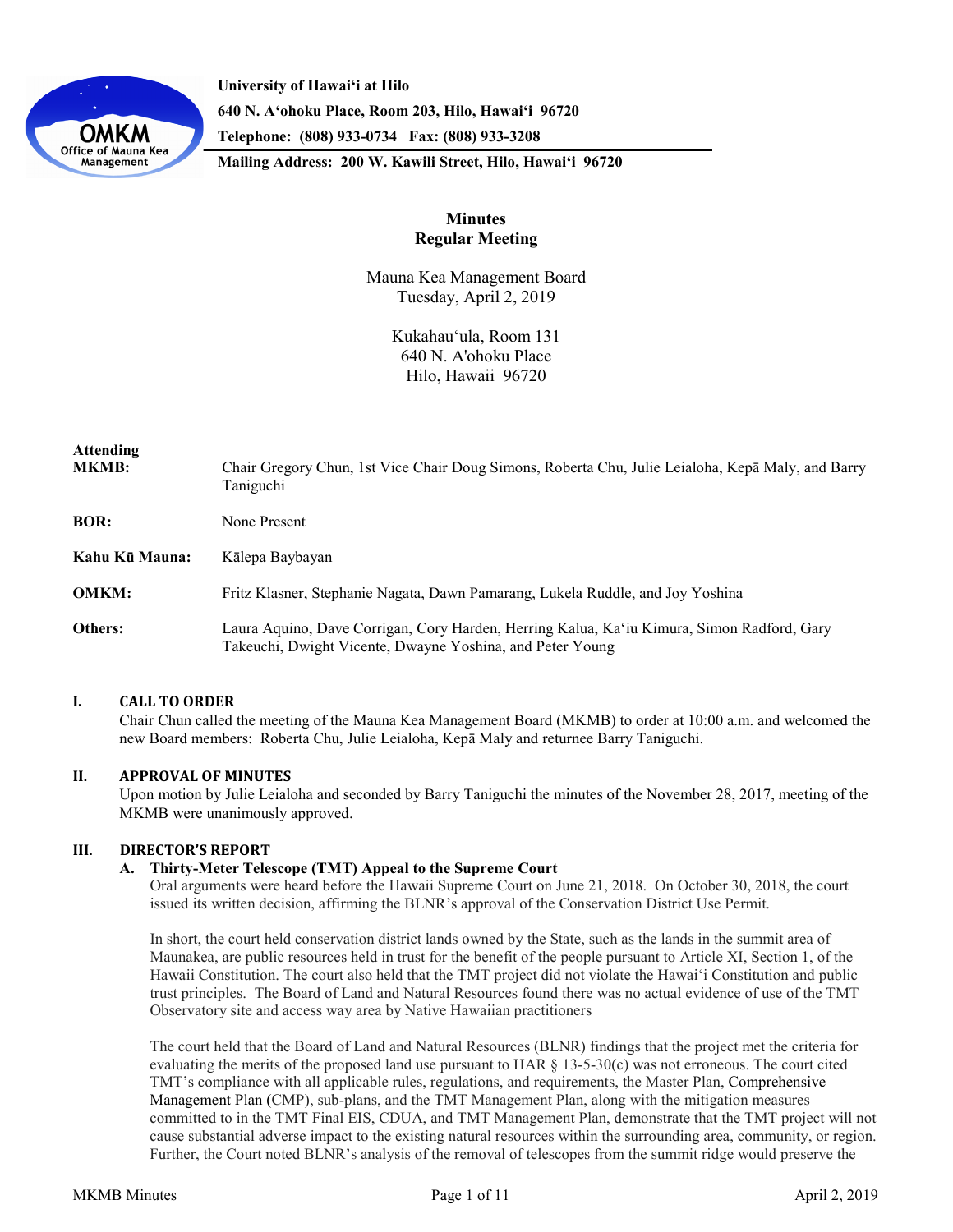natural beauty and open space characteristics of the land, and that the University formally committed that the TMT is the last new area of Maunakea where a telescope project would be sought.

## **B. Flores II vs. Board of Land and Natural Resources**

On August 8, 2018, the Supreme Court unanimously ruled in favor of the University and BLNR, reversing the lower court decision that the land board erred in denying Kalani Flores' request for a contested case hearing on the board's consent to the TMT sublease.

## **C. Office of Hawaiian Affairs (OHA) Lawsuit**

The Office of Hawaiian Affairs filed its complaint against various state defendants and the University of Hawai'i (UH) on November 7, 2017. The defendants were served on December 20, 2017. In January UH filed a Motion to Dismiss the Complaint. The Judge held periodic status conferences, and eventually held a hearing on the motion on January 30, 2019. On March 11, 2019, the Judge dismissed the part of the complaint concerning allegations of breach of contract and allowed allegations of breach of fiduciary duty to continue. The final order for this ruling has not yet been entered by the Court. No trial date has been set at this time.

### **D. Ingress/Egress and Parking Project near the Visitor Information Station (VIS)**

On June 8, 2018 the BLNR granted a Conservation District Use Permit for the construction of an ingress/egress lane and parking lot near the Visitor Information Station (VIS). This project is in compliance with the CMP, which for safety reasons, calls for putting parking on the same side as the VIS. Construction began in January 2019 and is about half-way completed. Anticipated completion is early summer.

### **E. Comprehensive Management Plan and Master Plan Updates**

The University is initiating steps to update the Comprehensive Management Plan (CMP) and Master Plan. In 2014, the Office of Maunakea Management (OMKM) discussed with the Maunakea Management Board that not enough time had elapsed to fully vet all the management actions and that it was premature to update the CMP. Most of the changes that would have been made back in 2014 would have been mostly housekeeping measures such as updating information and editing spelling changes to place names. The University believes that it has a good handle on the status of the resources compared to 2009 and has implemented most of the management actions to begin the process for updating the CMP along with the 2000 Master Plan, which planning horizon is the year 2020.

## **F. Outreach**

OMKM continues its outreach efforts to groups who are interested in learning about OMKM's stewardship on Maunakea. Presentations have been made to community advocate groups, community associations, West Hawaii Forum, Democratic Party Hawaiian Affairs committee, schools and others. Upcoming events include Kealakehe Elementary School's Science Day, Mountain View Library, Keaukaha Elementary School Science Night, Earth Day at UH Hilo and Astro Day at Prince Kuhio Plaza.

### **G. Commercial Tours**

In July 2018, Jack's Tours, one of the eight permitted commercial tour operators on Maunakea closed its business due to the downturn in visitors to the island resulting from the eruption in Puna. Jack's Tours was allowed to transfer its permit based on a force majeure situation. The new operator is Super Vacation Hawaii.

### **H. Board of Land and Natural Resources Annual Report**

On January 25, OMKM gave its annual report to the BLNR on the status of the implementation of the CMP. Also included in the report was an analysis of vehicles that go to HP and summit.

## **IV. KAHU KŪ MAUNA COUNCIL (KKMC)**

Kālepa Baybayan reported the Council last met on March 27, 2019. The Council reviewed the 5-year proposals for longrange upgrades submitted by the observatories. Upgrades are internal to the observatory structure such as the installation of additional security cameras, adding more vents, installing more fire alarms, etc.

Two new proposals for research projects were reviewed. The global airborne microbial sampling proposes collection of air and soil samples on Maunakea. The Council requested more information from the geology project.

Other Council business included reviewing the annual long-term archeological monitoring reports and updates on the Caltech Submillimeter Observatory (CSO) decommissioning project. John DeFries gave a presentation on A Hua He Inoa, the Hawaiian nomenclature project of giving Hawaiian names to astronomical objects discovered by the observatories on Haleakalā and Maunakea. The project is conducted in partnership with 'Imiloa, Ka Haka 'Ula O Ke'elikolani College of Hawaiian Language, and the Maunakea Observatories.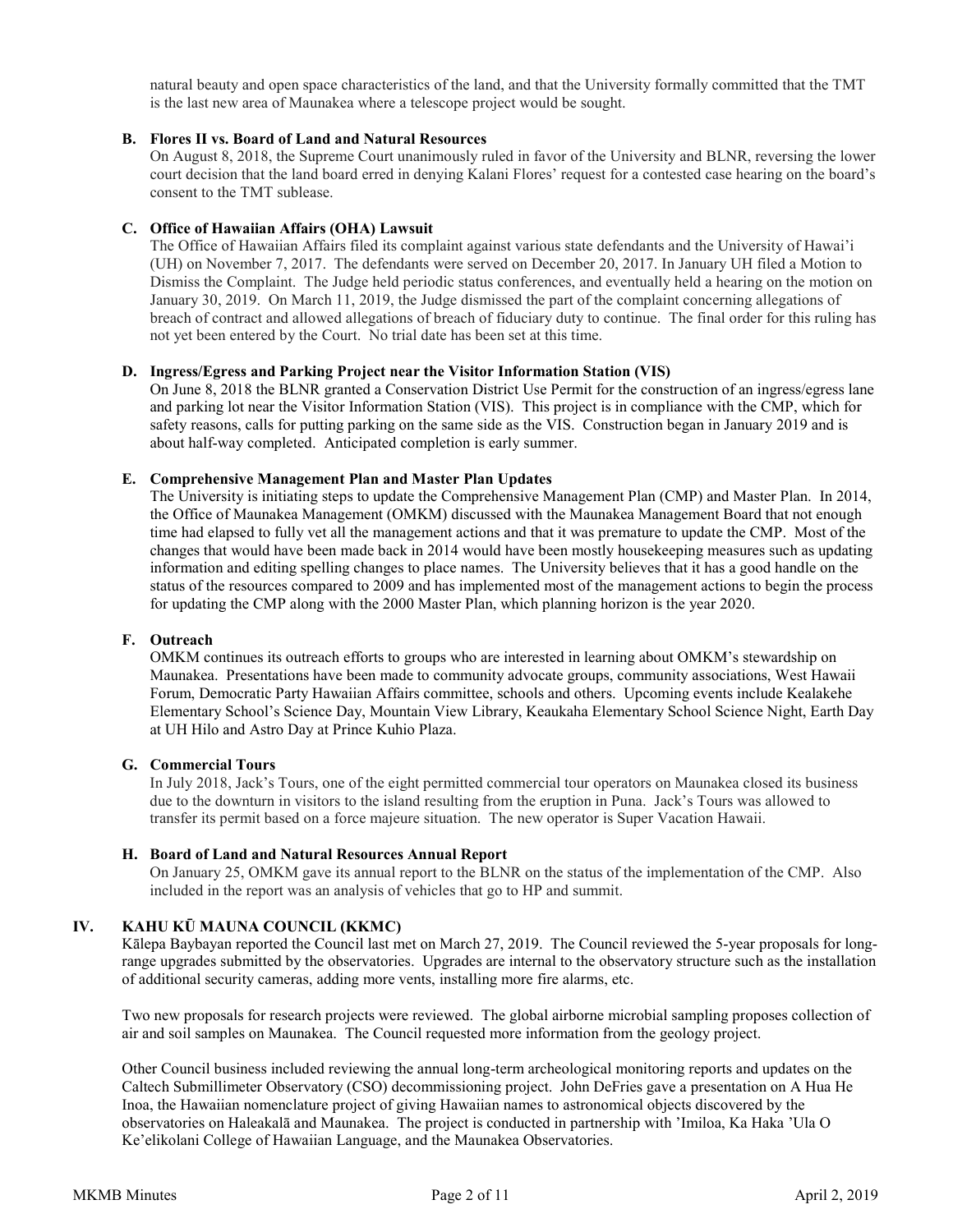Three candidates were interviewed to serve on the Council, with recommendations to approve two and keep the number of council members to an odd number (7).

## **V. COMMITTEE REPORTS**

## **A. Environment Committee**

Fritz Klasner reported the committee last met on March 13, 2019. Topics discussed included the administrative rules and CSO decommissioning. At the previous meeting in January 2019, Dr. Jesse Eiben gave a presentation on the arthropod biodiversity project findings. Non-native species were observed on all plant types indicating that nonnative species are generalists, unlike our native species which are much more host specific. Native, host specific arthropods such as flightless Delphacid leafhoppers were found on various plant types indicating a healthy ecosystem. Host specific and flightless arthropods are good indicators of healthy ecosystems, and are usually the first arthropods to disappear when a new highly invasive arthropod becomes established in the ecosystem.

### Maunakea Speaker Series

The monthly Speaker Series continues. Events are recorded and posted at the series website. Upcoming Speaker Series include:

- April 4th: Dr. Evan Rehm, post-doc from University of California, Santa Barbara working with the United States Forest Service, Institute of Pacific Islands Forestry. His talk is on Koa regeneration in the Hakalau Forest National Wildlife Refuge.
- May: To be determined
- June: Akamai Internship Program
- Maunakea Scholars (date to be determined)

### Seabird and Bat Inventory

Work originally started in the Forest Reserve to better guide searches on UH managed lands. Methods have been proven in Forest Reserve, with the research team now documenting direction of movement upward to determine if there is habitat use on UH managed lands and, if so, where and by what species. There are two main methods: truck mounted radar and acoustic recorders.

### Radar

- Seabirds and bats detected at many locations all around Maunakea near treeline in 2018. Differentiating species is a challenge.
- Rob Diehl, United States Geological Survey biologist specializing in ornithological radar, was on-island last week. He helped the project transition to computerized and recorded radar data collection, using artificial intelligence (AI) for analysis. First system of its type in Hawaii, novel application in the country. This change will help identify species detected using radar and movement patterns.

### Acoustic

- Puʻukanakaleonui detections: both ʻUaʻu (Hawaiian petrel) and ʻAkēʻakē (Band-rumped storm petrel) confirmed.
- Halepōhaku detections: bat foraging behavior detected. Not likely to be residents on any UH managed lands—too high in elevation.

## Physical sighting

• Dead ʻUaʻu in Forest Reserve, eastern slope of Red Hill. Indicative of colony, or individual nesting attempt at a minimum, in the vicinity. Report submitted by someone who saw the recent BIVN article.

### Whatʻs next

- Looking for colony $(s)$ .
- Song meters going out regularly across Forest Reserve and UH managed lands.
- Continued radar use in the Forest Reserve—using the new technology.

### Annual Arthropod Monitoring - Gearing up for June-July fieldwork.

### Regular Invasive Species Monitoring

- Honey bee hive relocated off Maunakea earlier in the year.
- Prolific winter/year for rodents at high altitude. First known publication of rodent findings near summit is from 1926—so this is not entirely new.
- Facility trapping has identified no new threats recently.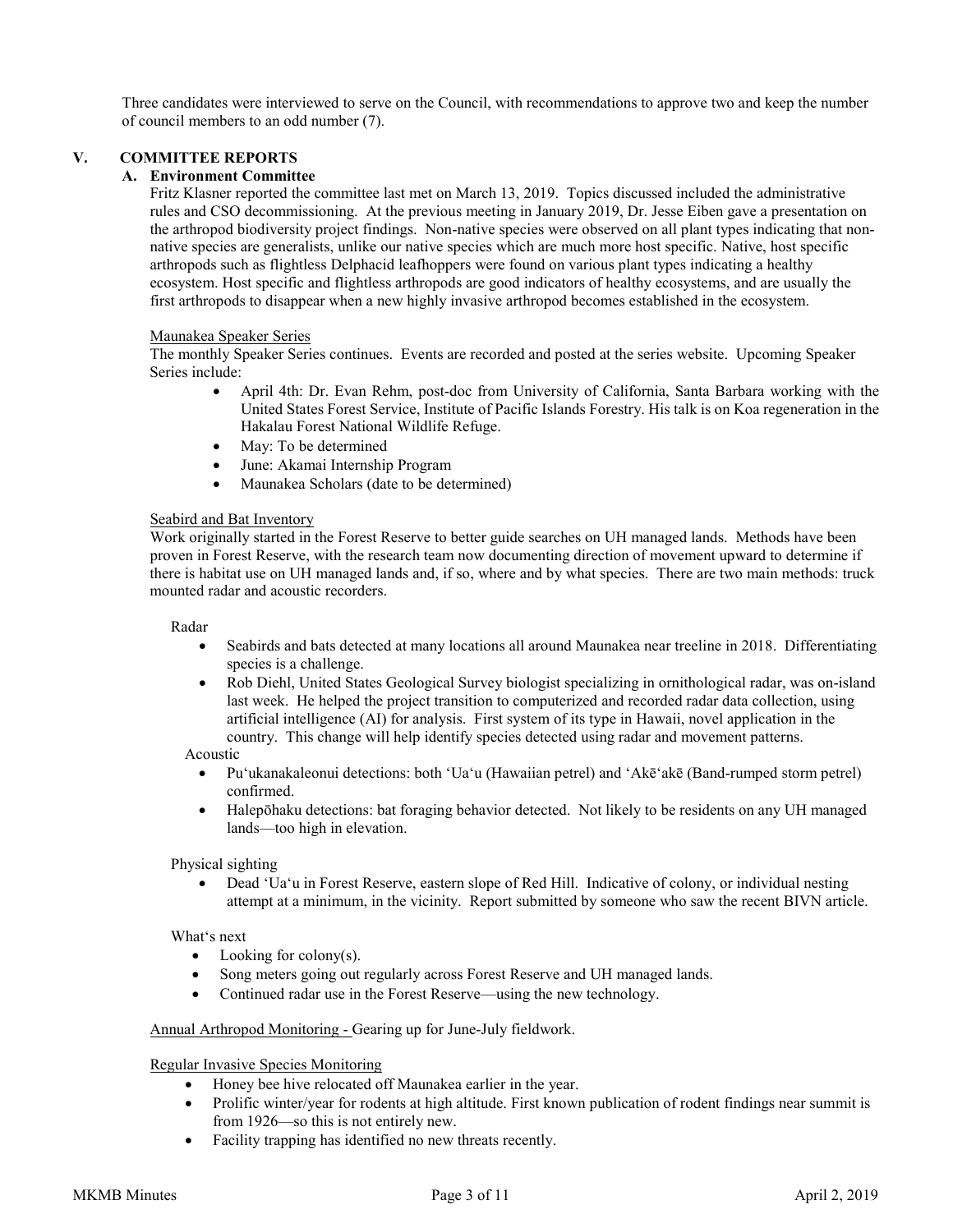## Other Project Notes

- Jorden Zarders completed his Master of Science (MS) thesis on invasive species threats and vehicle wash station feasibility.
- Marie McKenzie's MS thesis was accepted for publication. Temperature Trends in Hawai'i: A Century of Change, 1917–2016 <https://rmets.onlinelibrary.wiley.com/doi/abs/10.1002/joc.6053>. In International Journal of Climatology. Climate network report/proposal for Maunakea in review.
- A sulfur dioxide (SO2) sensor is now operational at Halepōhaku. It's part of a network that can be monitored via the website – https://tatacenter-[airquality.mit.edu/hawaii](https://tatacenter-airquality.mit.edu/hawaii-vog)-vog Select "SO2" in the menu in lower left of the screen and hold your cursor over the HP station to see measurements from that sensor.
- Species descriptions of the two day flying Agrotis moths on Maunakea is now published in journal Zootaxa.
- Erosion project:
	- o Expanding scope to include Halepōhaku and representative segments of the road corridor.
	- o Gearing up to additional image and LiDAR acquisition of the summit post Hurricane erosion events.
	- o LiDAR data from 2014 and 2017 collected by UNAVCO (an NSF geoscience consortium) publicly available.
	- o Where there are landscape modifications that concentrates water: culverts, diversions, etc. you see gullying erosion. The research project is able to detect natural landscape change, such as freeze/thaw lobes creeping downslope to compare natural versus accelerated erosion concerns.
- Trees and shrubs were planted at Halepōhaku in fall 2018 in conjunction with the ingress/egress project permit. Unfortunately, the cold snap appears to have resulted in significantly higher than expected mortality – the cold snap was the most significant in memory at Halepōhaku for those working their careers on Maunakea. There have been many invasive species inspections related to the ingress/egress project.

### **Discussions**

Julie Leialoha asked if the sex of the dead ʻUaʻu is known and what caused its demise. Mr. Klasner replied they do not have the bird as this was just reported and that Dr. Hart will be hiking in the next few days. Ms. Leialoha commented her staff will be doing bat surveys in the lower Mauna Kea Forest Reserve areas in the next couple of months and are consulting with Dr. Hart.

Cory Harden asked about the erosion at Halepōhaku and the road and if there will be any report to the Board in the future. Mr. Klasner replied Dr. Perroy will have a final report that can be made available to the Board. Chair Chun requested he would like to have Dr. Perroy present his report to the Board when completed.

## **VI. PUBLIC COMMENTS**

There were no public comments.

## **VII. OLD BUSINESS**

## **A. Administrative Rules Update**

Director Nagata summarized the history of the development of administrative rules. Beginning in 1998 the state auditor conducted their first management audit of Maunakea. The audit covered both the Department of Land and Natural Resources (DLNR) and the University. One of the recommendations was that the University needed administrative rules. There were no rules that applied to the lands the University managed. One of the first things the Office did under the first director, Judge Walter Heen, was to draft rules. Judge Heen discovered the University had no legal authority to do rules. It took six years for the legislature to grant the university authority to promulgate rules. In 2009, Act 132 was passed giving the University the authority to promulgate rules governing public and commercial activities. The purpose is for the proper management, use and protection of resources, and to ensure the health and safety of those who visit the mountain. One of the unique aspects of the Bill is that it requires the University to strive for consistency with DLNRʻs Forest Reserve and Natural Area Reserves (NAR) System rules. UH's managed lands are completely surrounded by DLNR lands and it makes sense for the rules to be consistent.

Rules were drafted and in June 2018 the Board of Regents (BOR) authorized the president to request from the governor approval to hold public hearings. In September 2018 public hearings were held in Honolulu, Hilo, Waikoloa and Kahului. Public comments received focused on the topics of traditional and customary practices, preservation of scientific and educational resources, vehicle transportation and fines.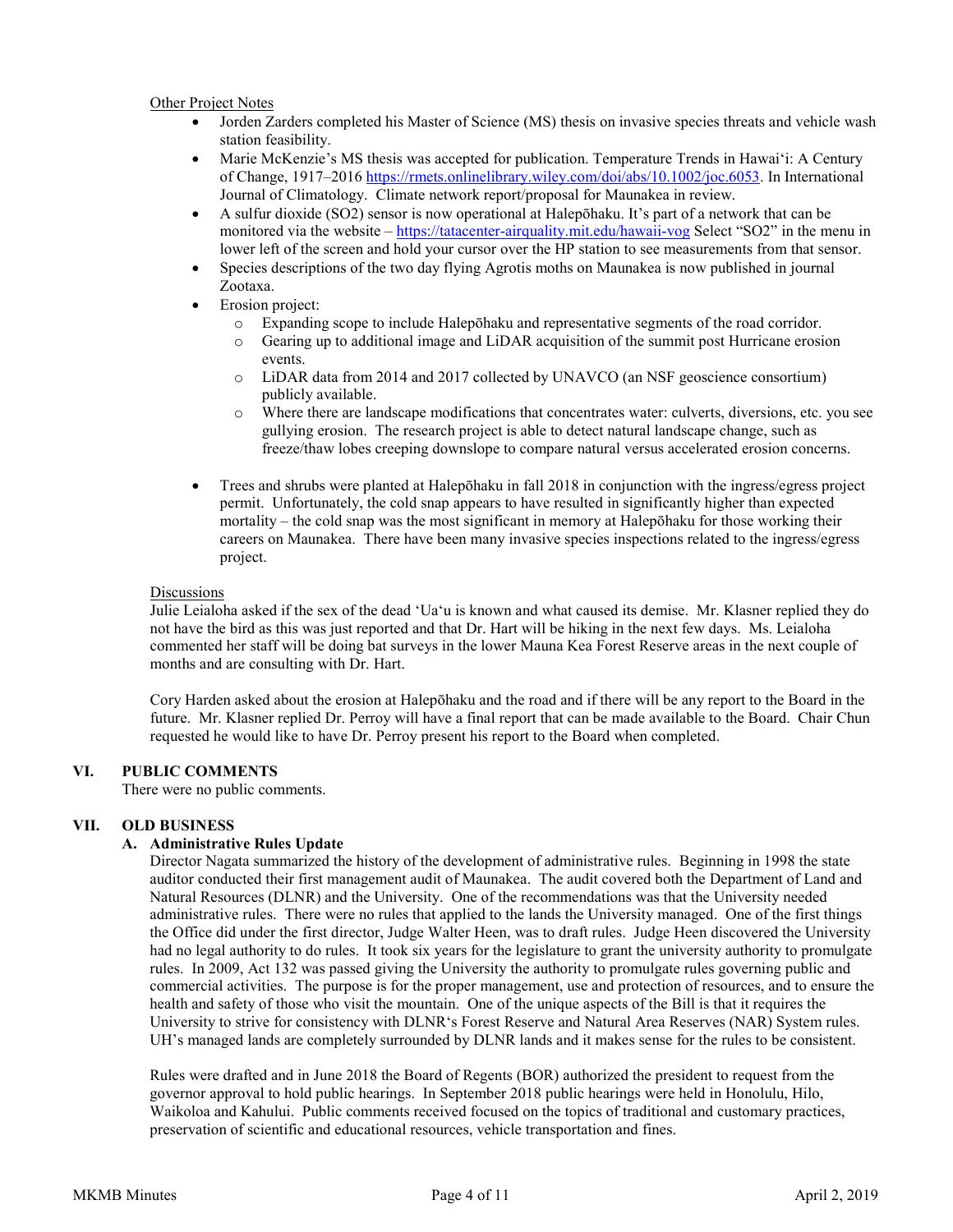The rules were re-evaluated to address some of the comments made by the public. The BOR was asked to allow revisions be made to the rules and to return with a new draft.

Revisions were made to the rules based on comments received. Informal consultations were held with a number of community and business groups, UH and UH Hilo Native Hawaiian faculty, as well as with DLNR. The Office of Hawaiian Affairs (OHA) was consulted on a number of occasions. We are trying to consult with them one more time before we go back to the BOR. Based on these informal consultations further revisions will be made if needed. The next step is to go back to the BOR on April 18<sup>th</sup> to seek their approval once again to go out to public hearings with the proposed new draft.

Revisions to the rules included the deletion of two sections. One of the deleted sections was on customary and traditional practices. In our consultation with OHA they felt our rules were somewhat overly strict and asked if we could come up with identifying activities that would not be covered by these rules. This proved to be a difficult task because as Kahu Kū Mauna keeps reminding us, the University and KKMC are in no position to define culture. The result was the development of language that focused on resource protection such that if a cultural activity was to have an impact on the resources, the individual would be encouraged to come to OMKM to obtain a special use permit. Due to negative reaction to this proposed change this section was removed and replaced with recognition of the constitutional language regarding the rights of Native Hawaiians to exercise their traditional cultural practices and that their practices are not to be abridged.

The section on group and public assemblies and the need for a permit was also removed and replaced with registering with the Office of Maunakea Management for large group assemblies. A modification was made to the rule on bicycles by requiring permission rather than prohibiting their use above Halepōhaku.

There was public comment about the group size. It is generally not known that this rule is similar to a rule of the Natural Area Reserve which borders the UH's Maunakea Science Reserve. Pursuant to Act 132 regarding striving for consistency with NAR rules, UH adopted the NAR group size limit of 10.

Another area of concern were rules that would protect the scientific and educational resources. This had to do with the use of cell phones and artificial illumination. In discussions with the observatories they felt that cell phones can be used in the summit area provided they are put it in airplane mode. The observatories also did not feel it was necessary to ban the use of artificial illumination such as flashlights or lasers, but requested they not be used next or close to an observatory.

Much was heard about the use of audio devices and noise. UH initially adopted verbatim DLNR's rule that included the prohibition of musical instruments, but due to public comment this rule was modified to prohibit the use of public address systems or systems that amplify sound.

Finally, public comment that the fines were overly broad and excessive. Act 132 sets the maximum fines for first, second and third offenses which UH cannot change. However, UH has the flexibility to break the fines into smaller amounts or ranges to be more in line with the category of the offense.

## **Discussions**

Ms. Leialoha asked for clarification on who would be an authorized law enforcement agent. Director Nagata explained it could be DLNR [Division of Conservation and Resources Enforcement](http://dlnr.hawaii.gov/docare/) (DOCARE), county police, [sheriffs or even a federal agent. Our rangers will have limited](http://dlnr.hawaii.gov/docare/) enforcement powers. They would be able to cite but not [arrest.](http://dlnr.hawaii.gov/docare/)

The public is encouraged to submit comments.

### **B. Caltech Submillimeter Observatory (CSO) Decommissioning Update**

As identified in the Final Decommissioning Plan for Mauna Kea Observatories (January 2010) and in correspondence with the DLNR, Caltech and the University of Hawaʻi are preparing a Site Decommissioning Plan, including a Notice of Intent (NOI), Environmental Due Diligence, Site Deconstruction and Removal Plan, Site Restoration Plan, and a Remedial Action Plan (if necessary). An Environmental Assessment (EA) is being developed and will be submitted along with a Conservation District Use Application (CDUA). Initiation of the physical decommissioning process will occur after obtaining a DLNR permit. These documents must be approved by MKMB and the UH President, and if applicable by the Board of Regents, and DLNR before implementation.

### Community Involvement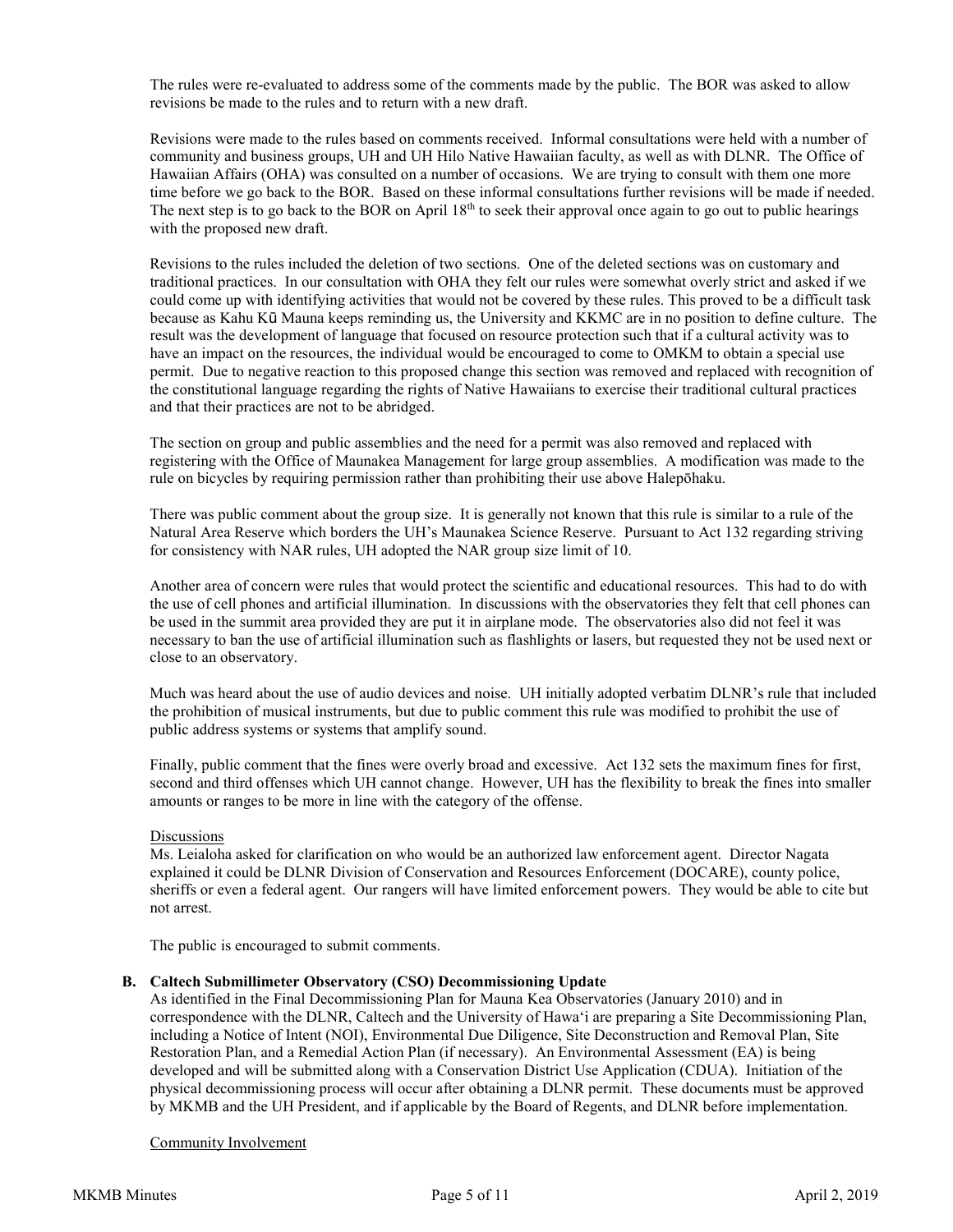Caltech and UH sought public input on the decommissioning process beginning in December 2017. A "Decommissioning Design Review Committee" has been established and advised parties on process steps for drafting the Site Decommissioning Plan and Environmental Assessment.

### Site Decommissioning Plan

Caltech submitted their notice of intent (NOI) to decommission on November 18, 2015. The Maunakea Management Board approved this NOI on May 11, 2016.

The Phase 1 Environmental Site Assessment was submitted dated June 2018. This is the first step in the Environmental Due Diligence process, incorporating comments from KKMC and the Environment Committee. This report identifies a 2009 hydraulic oil release through a floor drain in the center of the dome foundation. While the cleanup was completed in May 2009 to the satisfaction of the Department of Health, a No Further Action designation is pending additional investigation and cleanup to be undertaken when the observatory decommissions. This additional investigation and cleanup, if needed, can only occur once the foundation is removed. As such, a Phase 2 Environmental Site Assessment report will be completed during site deconstruction. The MKMB's approval of the Environmental Due Diligence component of decommissioning is therefore deferred until the identified actions can be completed.

A Site Deconstruction and Removal Plan, Site Restoration Plan, and Cost Benefit Analysis are being developed. These plans address a variety of issues and legal requirements and include components that emphasize engineering considerations, cultural considerations, environmental concerns, and public health and safety. Numerous technical reports inform these pieces and will be submitted as appendices. Community consultations on these drafts have begun.

## Environmental Assessment

During the NOI submittal process, DLNR advised that an EA would be required. Based on initial project scoping, decommissioning plan requirements, and community feedback, the total number of potential alternatives that could be analyzed in an EA was exceptionally large due to the various combinations of infrastructure removal (complete or capping of infrastructure), and site restoration (full, moderate and minimal). As such, the consultant has tentatively identified five (5) alternatives anticipated to be reviewed and analyzed in-depth. While these alternatives span the spectrum of possibilities, the starting point for discussion remains full removal and full restoration – as identified in the Decommissioning Plan and re-affirmed by Kahu Kū Mauna. These tentative alternatives include:

- 1. No Action
- 2. Full Infrastructure Removal & Full Site Restoration: Complete Removal of Observatory and all related Infrastructure - No Structures Remaining – Full Restoration of Topography and Habitat
- 3. Partial Infrastructure Removal (observatory removal, but outbuilding remains & Full Restoration (other than surrounding outbuilding): Complete Removal of Observatory and related Infrastructure - Outbuilding to Remain (with necessary Infrastructure) - Full Restoration of Habitat (all of topography is not restored)
- 4. Full Infrastructure Removal & Moderate Site Restoration: Complete Removal of Observatory and all related Infrastructure - No Structures Remaining – Moderate Restoration of Habitat (all of topography and habitat are not restored.)
- 5. Partial Infrastructure Removal/Infrastructure Capping & Moderate Site Restoration: Complete Removal of Observatory and related above-ground Infrastructure - Infrastructure Capping - Moderate Restoration of Habitat (all of topography not restored.)

### Next Steps

The subject matter technical reports and drafts of the Site Deconstruction and Removal Plan, Site Restoration Plan, and a Cost-Benefit analysis will be presented to the Decommissioning Design Review Committee, KKMC, and Environment Committee for review and comment.

Additional public consultation on these matters prior to formal release of a draft Environmental Assessment is anticipated.

Caltech is pursing re-use of the antenna for astronomy purposes outside of Hawaiʻi. DLNR has been consulted, and while permits or approvals may be required for this, it is not anticipated to affect the overall decommissioning process.

The University of Hawaiʻi has been advised by DLNR that a Conservation District Use Permit (CDUP) issued by the Board of Land and Natural Resources will be required prior to implementation of decommissioning.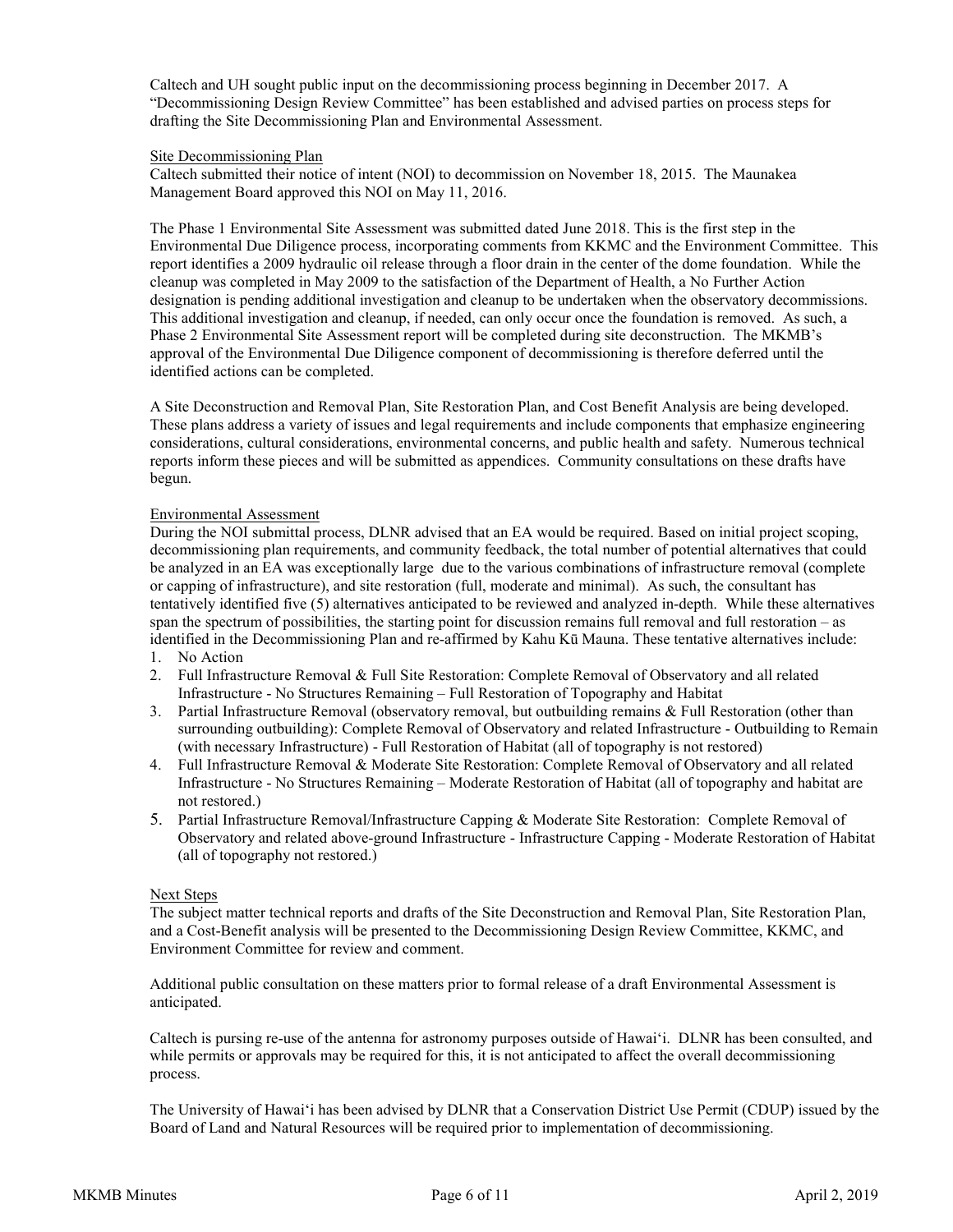## **Discussions**

Doug Simons asked when it is anticipated that CSO will be removed. Mr. Klasner replied the goal is to get the EA done this calendar year and the CDUA shortly thereafter. The DLNR Office of Conservation and Coastal Lands (OCCL) will hold a public hearing and the BLNR would review the permit application. It could be subject to a contested case. The goal is next year when on-the-ground work could begin.

Chair Chun asked who is the accepting authority on the EA is. Mr. Klasner replied it would be the University president or chancellor. Chair Chun asked who is the applicant of the CDUP? Mr. Klasner replied it would be the University. Does the EA come back to this body? Mr. Klasner replied at this point there is a decommissioning design review committee consisting of subject matter experts. Ultimately the MKMB approves each of the main steps in decommissioning process.

Kepā Maly stated UH should exercise good faith in pursuing complete and full restoration. He also felt what would be the best for the long-term presence on Maunakea is worth discussion. Director Nagata stated the full removal and full restoration is one of the alternatives that will be analyzed.

Mr. Klasner stated we will be taking the technical reports to the Environment Committee or KKMC depending on the subject in the near future, before coming to this Board for additional review and discussion.

Ms. Leialoha inquired about the 2009 hydraulic oil spill and the Department Health recommending additional monitoring. Is that before, during and after potential removal? Mr. Klasnerʻs recollection was there was a no further action at this time. The monitoring would occur as we start taking the foundation apart. That process would be spelled out in the site deconstruction and removal plan.

### **Permafrost Monitoring Update**

Norbert Schorghofer completed his study of the assessment of permafrost and final report. There were 3 papers mentioned in his final report:

- 1. Why a palm-fringed Pacific island harbours pools of ice Hawaiian peaks host icy pockets year-round, but the cold spots are at risk from climate change. (Nature Research Highlight, December 2018.
- 2. The Coldest Places in Hawaii: The Ice-Preserving Microclimates of High-Altitude Craters and Caves on Tropical Island Volcanoes (Bulletin of the American Meteorological Society, Volume 99 No. 12.
- 3. Accepted for publication. Jake Martin, Farrington High grad, Princeton undergrad is the lead author. Snow Cover in Hawai'i (1893-1953) and its Effect on Ground Temperature. Arctic, Antarctic, and Alpine Research.

The next step is to transition to monitoring. The NARS has basically approved the permafrost monitoring. We will be moving forward to OCCL requesting a permit for a site plan approval to transition to long-term permafrost monitoring.

Dr. Simons commented this is really impressive work. Dr. Schorghofer references cold air pools discovered in the pu'u at night, associated with super cooling of the substrate. We think we have connected the dots to what astronomers have been observing the last 20 years: under certain weather conditions, with adaptive optics you can see what we have been calling bubbles of turbulence pass over the mountain that impact the seeing pretty dramatically for 5 – 10 minutes. Those are cold air pools described by Dr. Schorghofer, that with certain wind conditions will actually blow up and out of pu'u and across the summit of Maunakea. The telescopes are spectacular sensors for atmospheric turbulence generated for brief periods of time. We can now say we have detected this phenomenon from multiple angles.

## **VIII. NEW BUSINESS**

## **A. Approval of Kahu Kū Mauna Council Nominees**

The Kahu Kū Mauna Council requests the approval of the appointments of Wally Lau and Kimo Lee to the Council. Pursuant to the 2000 Mauna Kea Science Reserve Master Plan, the Mauna Kea Management Board is charged with approving candidates for membership to Kahu Kū Mauna. The Council is seeking to fill the sixth and seventh seats which have been vacant for a few years.

### Action

It was moved by Barry Taniguchi and seconded by Roberta Chu to approve the appointment of Wally Lau and Kimo Lee to the Kahu Kū Mauna Council. The motion was carried unanimously.

### **Note: The following items B, C, D, and E were taken up collectively by the Board.**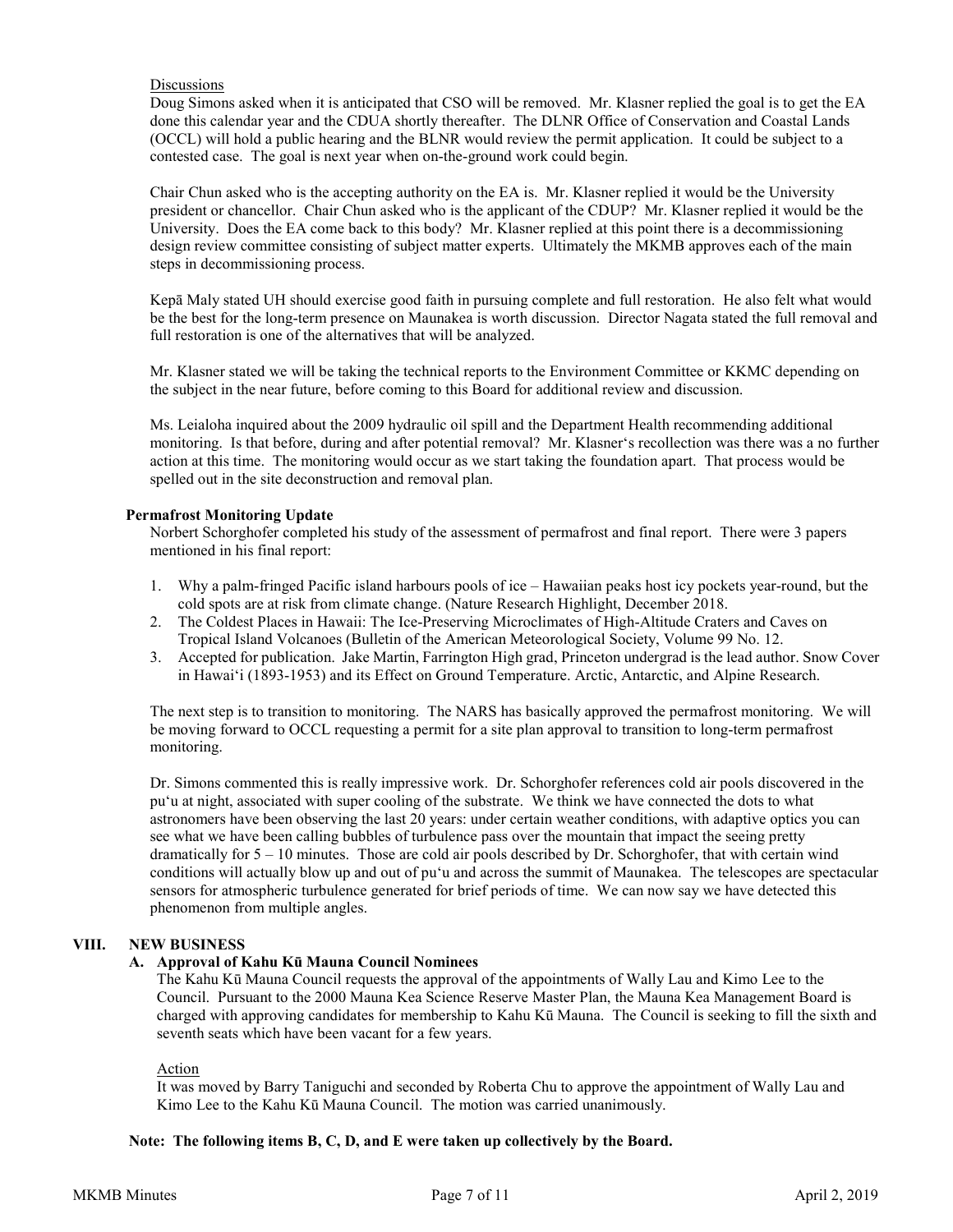## **B. Very Long Baseline Array Antenna (VLBA) Safety Sign**

The VLBA requests to install a single sign reading "Notice No Firearms Allowed on Premises" to the front of its perimeter fence. VLBA is one of ten radio telescopes spanning the United States that is federally managed and operated by the National Radio Astronomy Observatory (NRAO) as a linked system. Federal requirements (18 U.S.C. § 930) prohibit possession and carrying of firearms at any building owned, leased or rented by the federal government. Given the history of events at this facility, the NRAO safety officer requested that the sign be posted communicating relevant federal requirements to the general public and addressing health, safety and welfare concerns.

## Kahu Kū Mauna

This proposal was not included in VLBA's 5-year outlook. As such, an in-depth consultation with KKM occurred on October 9, 2018. The Council approved the request unanimously.

### Comprehensive Management Plan

The proposal is consistent with the 2009 CMP, the Maunakea Sign Plan, and other statutes.

### Recommendation

OMKM recommends the MKMB classify this proposal a minimal impact project based on the following:

- 1. The proposal addresses identified safety concerns and is consistent with all legal requirements.
- 2. The project does not increase the size of the facility or area of disturbance.
- 3. There are no archaeological sites in the immediate area.
- 4. It is expected that the immediate surroundings and summit region will experience negligible impact from this project.

If this project is classified minimal impact, OMKM recommends VLBA to be allowed to proceed with the permit application.

### **C. Submillimeter Array (SMA) Request for Display Box on the Outside of the Building**

The SMA requests to install an information display case that can house a poster that can be updated as warranted. Public education and outreach are important facets of observatory operation. The Smithsonian operates the SMA with federal funds, so the public deserves an explanation of its purpose, operation, and results. At present, there is no interpretive information for the many visitors to the SMA on Maunakea. SMA staff are happy to answer questions for weekday visitors when they are encountered, but this information does not reach evening or weekend visitors or if staff are not available during the day.

### Kahu Kū Mauna

This proposal was not included in SMA's 5-year outlook. As such, an in-depth consultation with KKM occurred on March 27, 2019.

### Comprehensive Management Plan

The proposal is consistent with the 2009 CMP, the Maunakea Sign Plan, and other statutes.

### Recommendation

OMKM recommends the MKMB classify this proposal a minimal impact project based on the following:

- 1. The proposal addresses identified education concerns and is consistent with all legal requirements.
- 2. The project does not increase the size of the facility or area of disturbance.
- 3. There are no archaeological sites in the immediate area.
- 4. It is anticipated that the educational value of the poster will facilitate increased appreciation for and understanding of the diverse resources found on Maunakea.

If this project is classified minimal impact, OMKM recommends SMA to be allowed to proceed with the permit application.

### **D. Submillimeter Array (SMA) Weather Station**

The SMA requests to install a meteorological instrument mast and instruments on the roof platform of the existing building. For operation of the SMA, continuous measurements of current meteorological conditions are necessary. These data are used to determine safe operating limits for observations and for precise pointing of the antennas. The meteorological instruments will measure air temperature, pressure, and humidity along with wind speed and direction. The data will be recorded and will be made available to interested parties and the public via the Maunakea Weather Center. The existing mast and instruments were installed as part of the original facility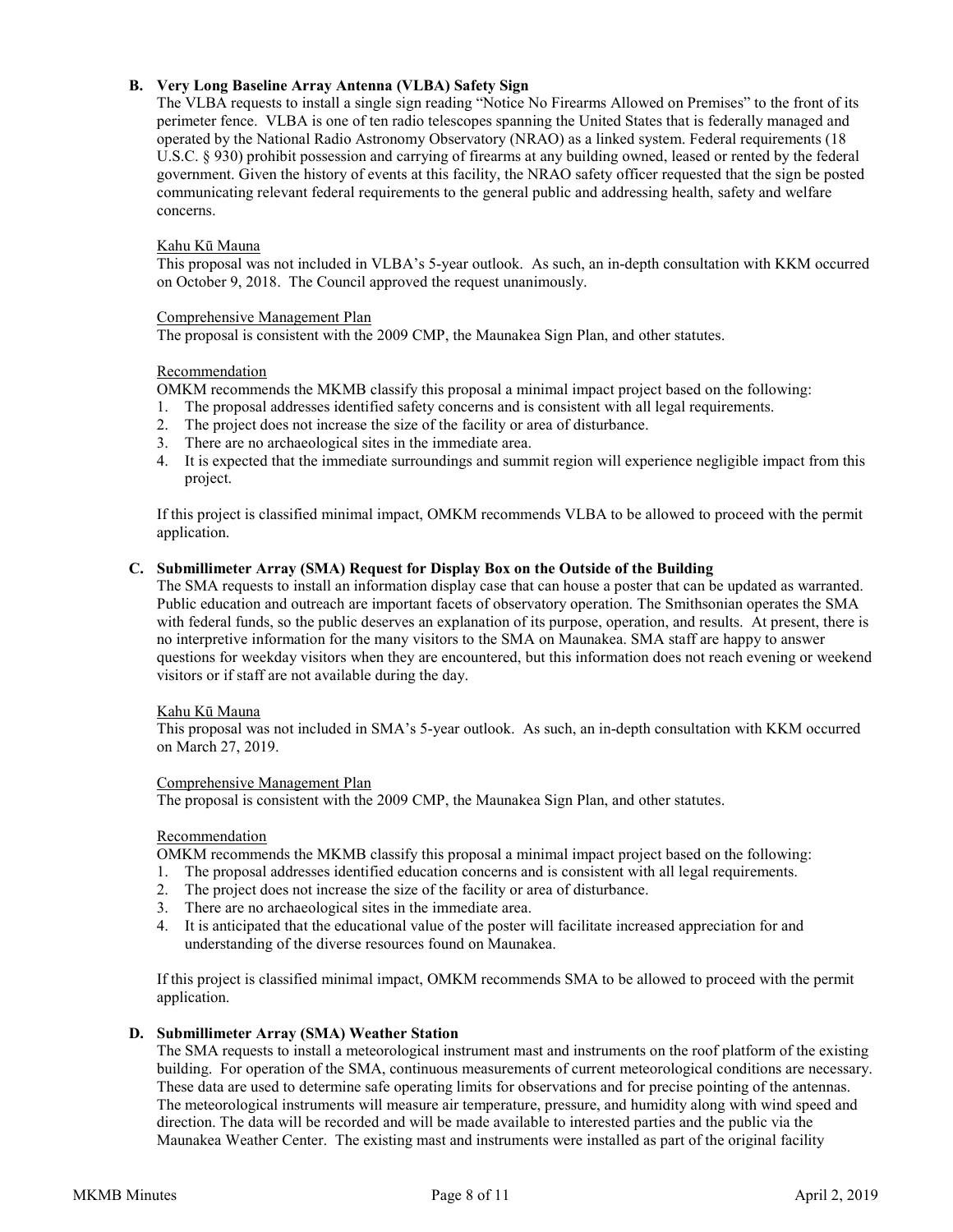construction but are located away from the working platform. This project will relocate the instruments to a location where they can be serviced more safely while maintaining the integrity of the long-term record.

### Kahu Kū Mauna

This proposal was included in SMA's 5-year outlook and no further consultation was requested.

### Comprehensive Management Plan

The proposal is consistent with the 2009 CMP, providing data to address resource information gaps.

### Recommendation

OMKM recommends the MKMB classify this proposal a minimal impact project based on the following:

- 1. The proposal addresses concerns identified in the CMP and is consistent with all requirements.
- 2. The project does not increase the size of the facility or area of disturbance.
- 3. There are no archaeological sites in the immediate area.
- 4. It is anticipated that the educational value of the data will facilitate increased appreciation for and understanding of the diverse resources found on Maunakea.

If this project is classified minimal impact, OMKM recommends SMA to be allowed to proceed with the permit application.

### **E. Auckland University of Technology New Zealand – Global Airborne Microbial Sample**

Dr. Stephen Archer, from Auckland University of Technology (New Zealand), requests permission to collect air and soil (six 2 fl. oz. (50mL) samples in the immediate vicinity of the James Clerk Maxwell Telescope (JCMT). The collected samples will add to a global survey dataset that will determine microorganism ecosystem connectivity. Equipment will be brought to site, set up on a standard camera tripods and run then dismantled each day with no observable evidence left behind.

Maunakea is a critical location to a global survey of biological aerosols to answer fundamental questions about the distribution of microorganisms worldwide. The findings from this data will be important to understanding ecosystem resilience and provide baseline data important to airborne microbial modelling. Project is jointly funded by Yale-NUS (National University of Singapore) and Auckland University of Technology (New Zealand). The tentative use of the JCMT parking area has been approved by the Observatory. Specimens (cinder) not consumed in analysis or needed for archival documentation will be returned as permissible under import/export laws.

## Kahu Kū Mauna

This proposal was not included in a 5-year outlook. As such, an in-depth consultation with KKM occurred on March 27, 2019.

### Comprehensive Management Plan

The proposal is consistent with the 2009 CMP, addressing knowledge gaps not filled by existing or planned inventory or monitoring.

### Recommendation

OMKM recommends the MKMB classify this proposal a minimal impact project based on the following:

- 1. The proposal addresses identified safety concerns and is consistent with all legal requirements.
- 2. The project does not increase the size of the facility or area of disturbance.
- 3. There are no archaeological sites in the immediate area.
- 4. It is expected that the immediate surroundings and summit region will experience negligible impact from this project.

If this project is classified minimal impact, OMKM recommends Dr. Archer be allowed to proceed with the permit application.

### **Action for Items B, C, D, and E**

It was moved by Barry Taniguchi and seconded by Julie Leialoha to classify Items B, C, D, and E as minimal impact and recommend that the applicants be allowed to proceed with the permit application. The motion was carried unanimously.

### **F. University of Wisconsin Geology Research – Lava and Ice Interaction**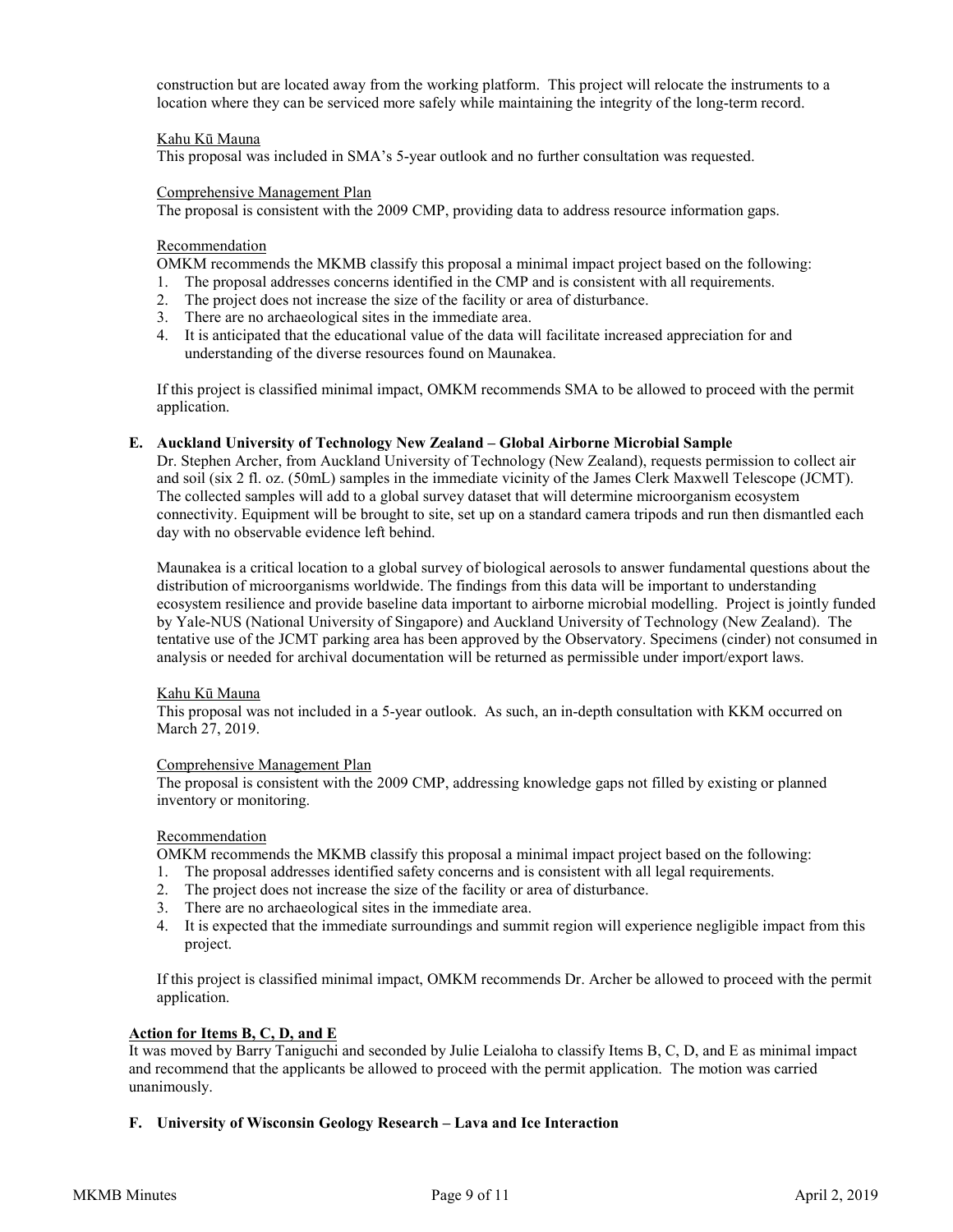Dr. Barry Cameron, from University of Wisconsin-Milwaukee Auckland University of Technology (New Zealand), is requesting permission to conduct geological field work to:

- 1. Document field evidence for volcano-ice interactions.
- 2. Estimate the thickness of the Mauna Kea ice cap overlying the emplaced magma by documenting chemical composition.
- 3. Document rock textures to further understand degassing and crystallization feedbacks during subglacial eruptions.
- 4. Compare Mauna Kea scoria cones and compare these results to the mineralogy and geochemistry of hydrothermal deposits on Mars.

The proposed work on volcano-ice interactions and hydrothermal alteration on the upper slopes of Mauna Kea strategically aligns with the major Mars Science goals of Life, Climate, and Geology as outlined by the 2018 NASA "Mars Exploration Program Analysis Group". Under Goal I to determine if Mars ever supported life, Objective A seeks to determine if environments having high potential for prior habitability and preservation of biosignatures contain evidence of past life. The project hopes to provide geological context on the glaciovolcanic and hydrothermal alteration environments on Mars using a terrestrial analog of Maunakea. The results obtained from the proposed project should strengthen future grant proposals to NASA Habitable Worlds program on alteration of high-Fe basalts in Iceland and the Galápagos Islands as appropriate Mars analogs.

### Discussions

Mr. Klasner stated at the last KKMC meeting he was asked to follow up with this research. There was no OMKM recommendation for this project proposal. Mr. Klasner feels Dr. Cameron will be limiting his sample collection to the NAR and may just ask to simply hike around Pu'upōliahu and take some photographs. Therefore, any board action may not be necessary.

### Action

There was no action by the Board at this time. If the need does arise the project proposal will go back to KKMC and this Board.

### **G. Draft Drone Policy**

The Maunakea Support Services Oversight Committee (MKSSOC), with OMKMs participation, developed a policy on the use of drones in the Maunakea Science Reserve. The policy guides the use of drones in the vicinity of observatories for addressing liability concerns, protecting scientific resources, and establishing expectations with communications. This policy is in addition to, not in lieu of, applicable existing Federal Aviation Administration, Hawaii Administrative Rules, etc. for application in the vicinity of observatories. The policy would provide clear guidance to anyone interested in using a drone on Maunakea. High standards are established for professionalism, addressing cultural concerns, and protecting resources.

### Kahu Kū Mauna

This policy was taken to Kahu Kū Mauna for consultation on August 29, 2018. The council requested they be notified of this type of activity in case of any conflict with cultural events that may be happening at the same time. The policy has been updated to reflect this procedural step in any approval process.

### Administrative Rules

Draft administrative rules for UH managed lands do not permit the use of a drone for public or commercial activities without a permit. This policy would establish transparent standards by which OMKM could evaluate any permit requests for use of drones.

### Comprehensive Management Plan

The policy helps protect all resources on UH managed lands while providing for consistent administration.

### Recommendation

OMKM recommends the MKMB approve the policy. If any changes are requested the revisions would be taken to the MKSSOC for their consideration.

## **Conditions**

This policy augments any existing or new statute, rule, or other guidance; it does not reduce or eliminate such existing requirements.

### **Discussions**